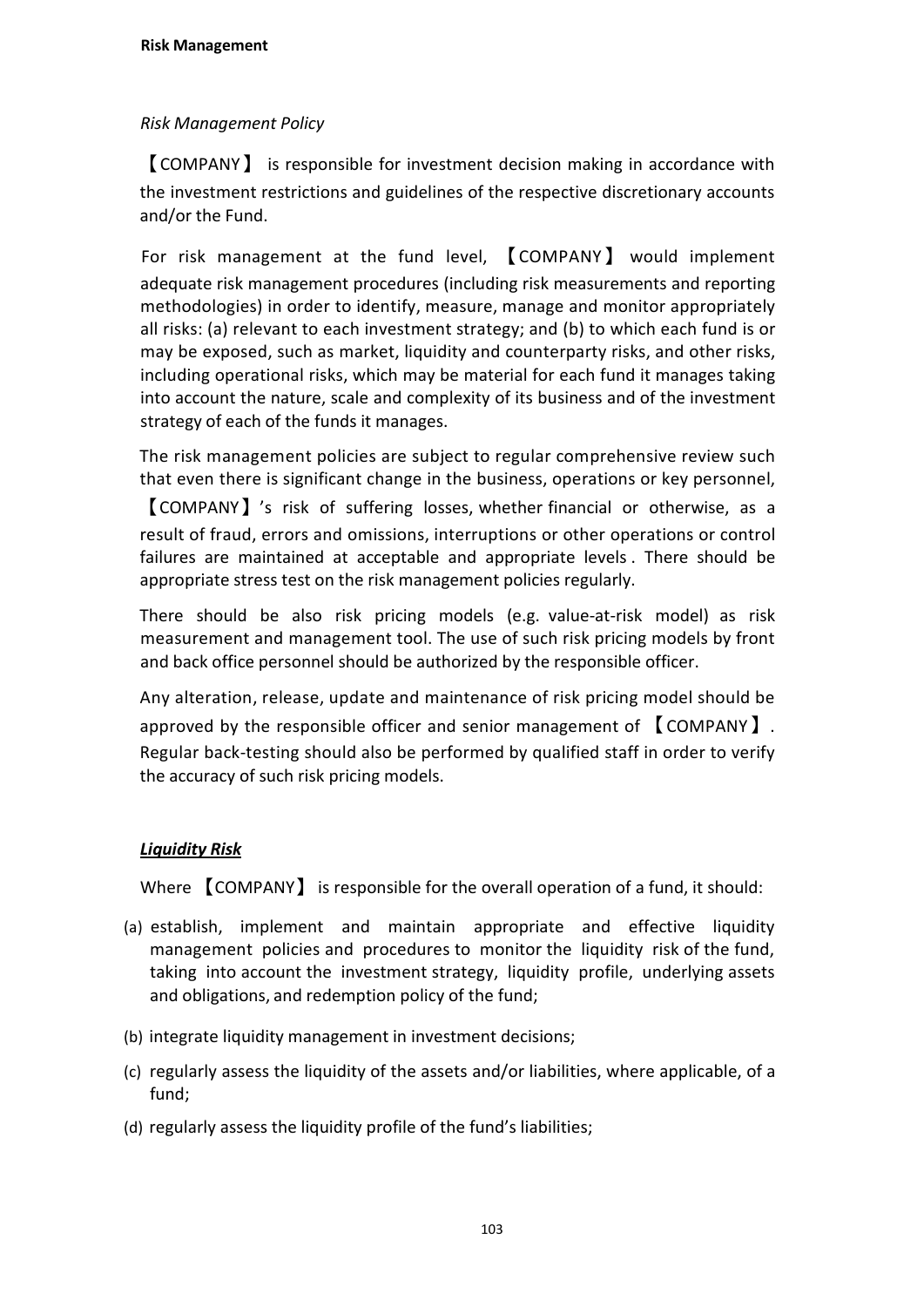(e) regularly conduct assessments of liquidity in different scenarios, including stressed situations, to assess and monitor the liquidity risk of the funds accordingly;

(f) disclose the liquidity risks involved in investing in the fund, the liquidity management policies, and an explanation of any tools or exceptional measure that could affect redemption rights in the fund's offering document or otherwise make such information freely available to fund investors;

(g) monitor the liquidity mismatches between the funds' underlying investments and their redemption obligations regularly.

Staff member responsible for liquidity management should be alerted timely for any potential liquidity problems.

【COMPANY】should actively implement the requirements of the regulatory authorities for liquidity management, particularly the SFC.

The methods for monitoring and controlling liquidity risks of 【COMPANY】 include indicator monitoring, alert management, stress tests and contingency plans. 【 COMPANY 】 should set up and monitored liquidity risk monitoring indicators according to regulatory requirements and its actual situation to dynamically monitor, analyze and control liquidity risks; conducted regular stress tests for liquidity risks, established sound hypothetical scenarios and test models, established and improved liquidity risk contingency plans, and continuously optimized early-warning management and risk mitigation mechanisms for liquidity risks.

If the operation staff notice that there are any potential material shortfall of any sources of funding available to 【COMPANY】 or any potential material increase in the funding requirements of 【COMPANY】, they should notice the senior management as soon as practicable.

【 COMPANY 】 will initially only invest in listed investment products by reference to the market capitalization of a particular stock in order to minimize the aggregate exposure to less liquid investment and will also attempt to match the portfolio size according to market liquidity at all times, and evaluate liquidity risks related to markets, products and funds etc. In addition, daily funding monitoring and management will also be conducted.

## *Market Risk*

With regard to stock risk, **[COMPANY**] should closely monitored the impact on the stock valuation of listed companies by the macroeconomic situation, market liquidity, capital market operation and other factors at home and abroad, strengthened asset portfolio management for different types of assets, monitored the fluctuations in the market value of stock of trading books every day, and regularly calculated stock risk monitoring indicators and carried out pressure tests.

With regard to interest rate risk, **【COMPANY】 continued to improve the** interest rate risk management system, and formulated the administrative measures for interest rate risks of trading books and non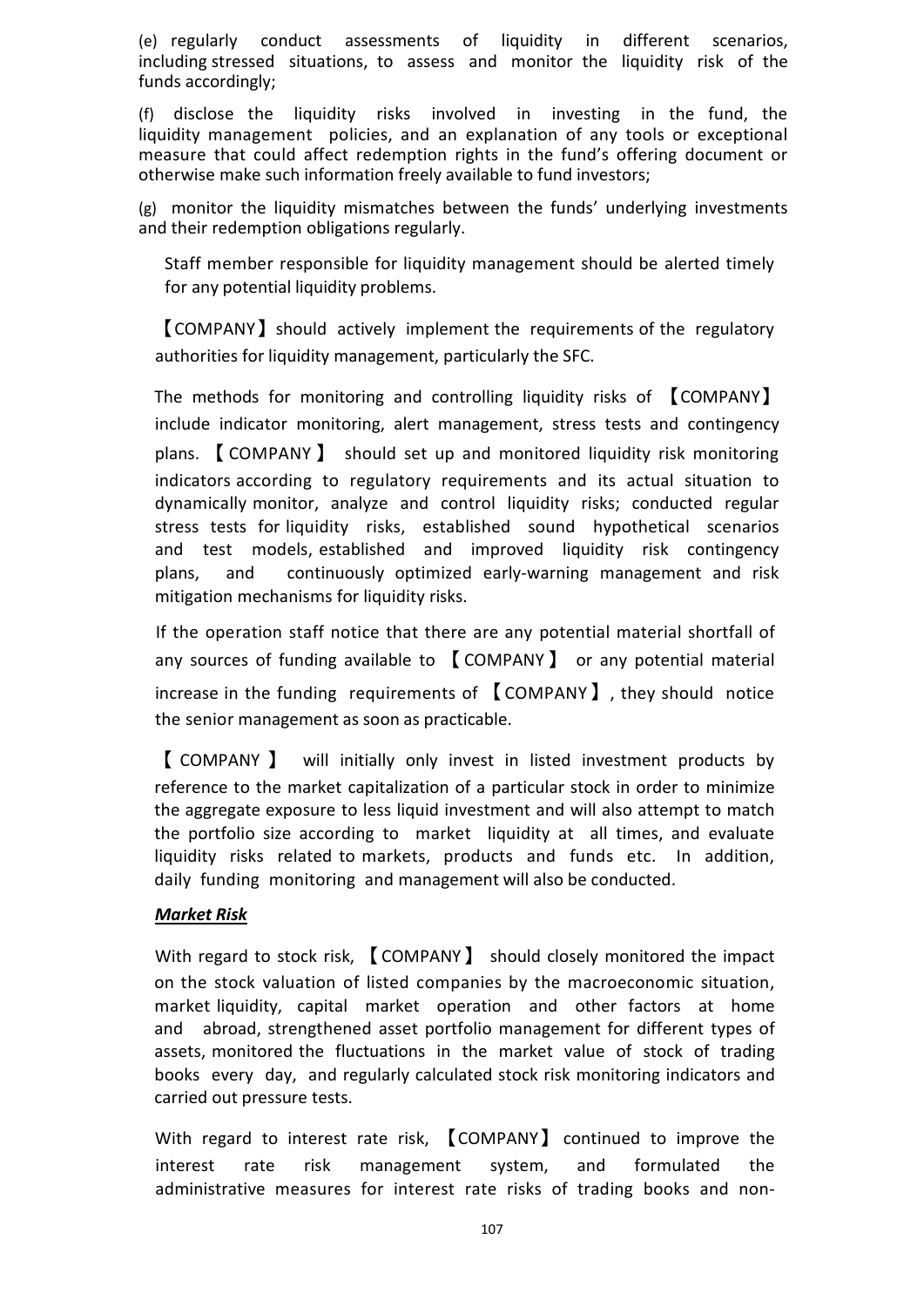trading books, clarified the responsibilities of interest rate risk management, refined management process and method, measured and analyzed interest rate risks on a regular basis to continuously improve its capability to cope with interest rate risks.

【COMPANY】 shall implement the following rules and procedures as much as possible to monitor the risk profile of the Funds and the IMA and aim at minimizing the impact of those risk factors. In addition, the Company shall adhere to the Mandate for each of the client. The followings are selected techniques to monitor the market risks:

- Concentration guidelines: 【COMPANY】 shall adhere to the concentration guidelines determined by the mandate of the funds. This control shall be fine tuned by the Investment Committee when deemed necessary.
- Diversification: Subject to the mandate of the funds, portfolio diversification would be adopted to achieve risk control. As such, to the extent intended by the mandate, diversification will be carried out based on industrial sectors and asset classes.

【COMPANY】 will monitor investment compliance with the relevant investment restrictions under the investment mandate and the relevant investment guidelines on a daily basis.

To manage market and liquidity risk, 【COMPANY】 also adopt the following risk management policies and procedures for asset management activities:

- the Investment Committee will approve the investment strategies to be used for each discretionary mandate client and collective investment scheme managed by 【COMPANY】 in accordance with the investment objectives;
- investment officers with primary responsibility for client portfolios and managed funds shall review the portfolio on a daily basis (performance review). The Head of Operations shall also provide a parallel review of all portfolio on a regular basis to ensure compliance with applicable investment restrictions and any risk management policies;
- chief investment officer shall review client portfolios of discretionary mandate clients and investors of managed funds on a weekly basis to ensure compliance with applicable investment restrictions and risk management policies, there should be also independent price verification;
- the Investment Committee shall review client portfolios at least on a monthly basis or more frequently in the case of adverse development to ensure risk management policies and limits are being observed. The chief investment officer can invoke any necessary action to reduce risk exposure at any time;
- various risk management policies and limits will be employed by COMP ANY】 depending on each client's investment objectives. The risk management tools include, among others, the following;
	- $\checkmark$  Establish of stop-loss limits;
	- ✓ Limits on exposure to counterparties for OTC transactions, if any;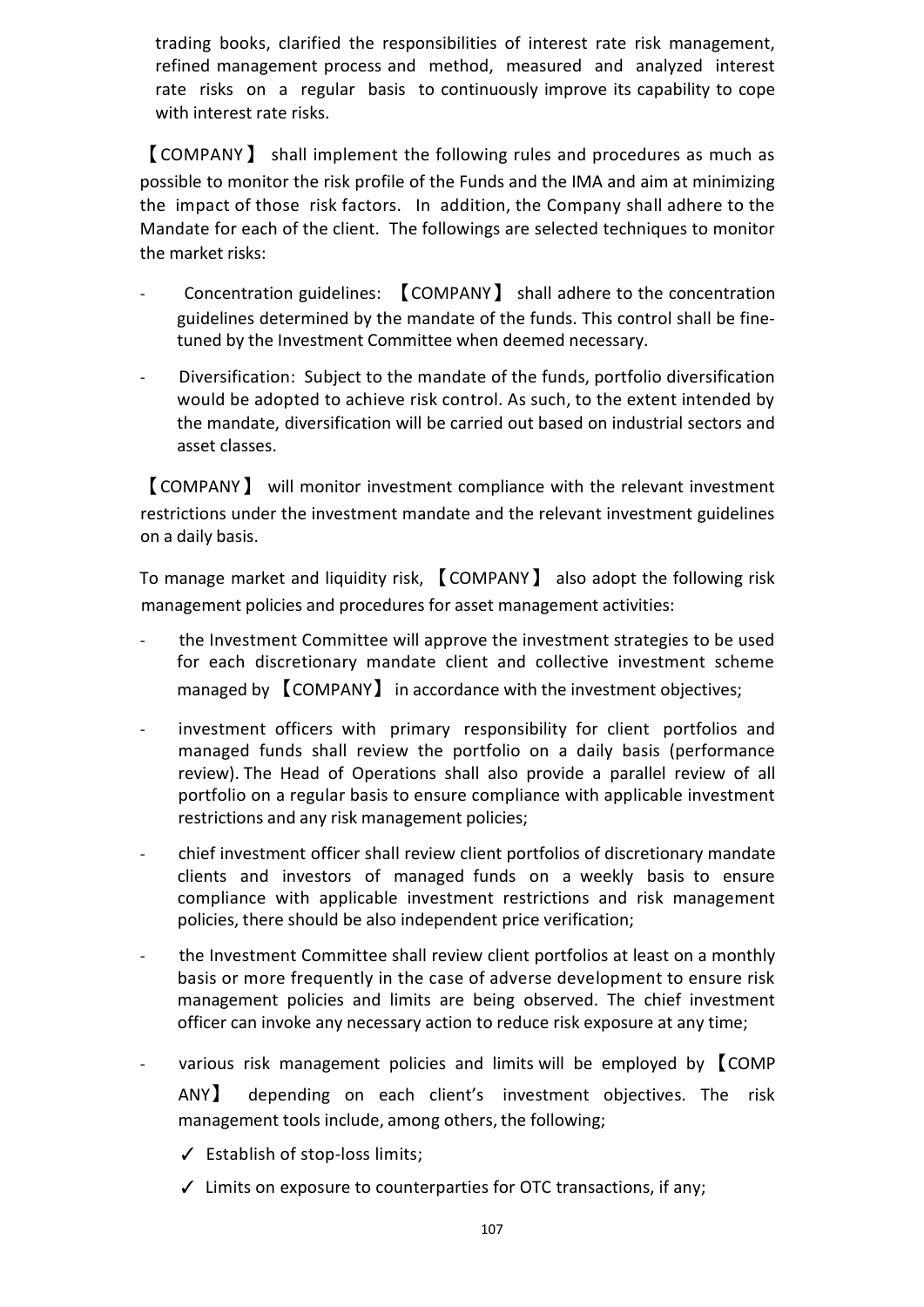- $\checkmark$  Limits on portfolio leverage / gearing, if any;
- ✓ Sensitivity analyses of the risk exposure to specific risk factors;
- ✓ Stress testing on the effect of abnormal and significant changes in market conditions on the portfolio using various quantitative and qualitative assumptions
- ✓ Appropriate methods (e.g. Value-at-risk) to estimate potential losses due to unspecified adverse market movements
- ✓ Use of hedging transaction
- ✓ Model risk monitoring

## *Operational Risk*

A full operational risk frame will be developed for each fund. This will incorporate documenting mission critical processes and controls and performance reporting (key performance indicators). All operational risk events will formally be reported to the management of WISOM BRIGHT.

The overall risk control strategy will be set on a fund by fund basis based on the mandate.

【COMPANY】 will also ensure:

- provision of a reliable supporting function to the sales department;
- timely settlement of all transactions;
- keeping of proper records and proofs for audit trails;
- that strict internal control procedures are properly observed at all times;
- physical and functional segregation of incompatible duties
- maintenance and timely production of proper and adequate accounting and other records, and the ability to detect fraud, errors, omissions and other non compliance with external and internal requirements;
- security and reliability of accounting and other information, such as exception reports which should accurately highlight unusual activities and facilitate the detection of fraud, errors and significant trends; and
- staffing adequacy, including personnel with relevant and sufficient skills and experience to minimise the risk of loss due to absence or departure of any staff members.

## *Settlement Risk / Counterparty credit risk*

In dealing with transaction for discretionary mandate clients and clients of the managed funds, the following procedure will be adopted in order to minimize the settlement risk/ counterparty credit risk:

- Initial funding to be deposited into client's discretionary account prior to trade execution. Portfolio managers shall conduct checking on client's cash position on a regular basis so as to ensure sufficient funding is in place before trading. Otherwise, no transaction is allowed unless its collateral and credit rating are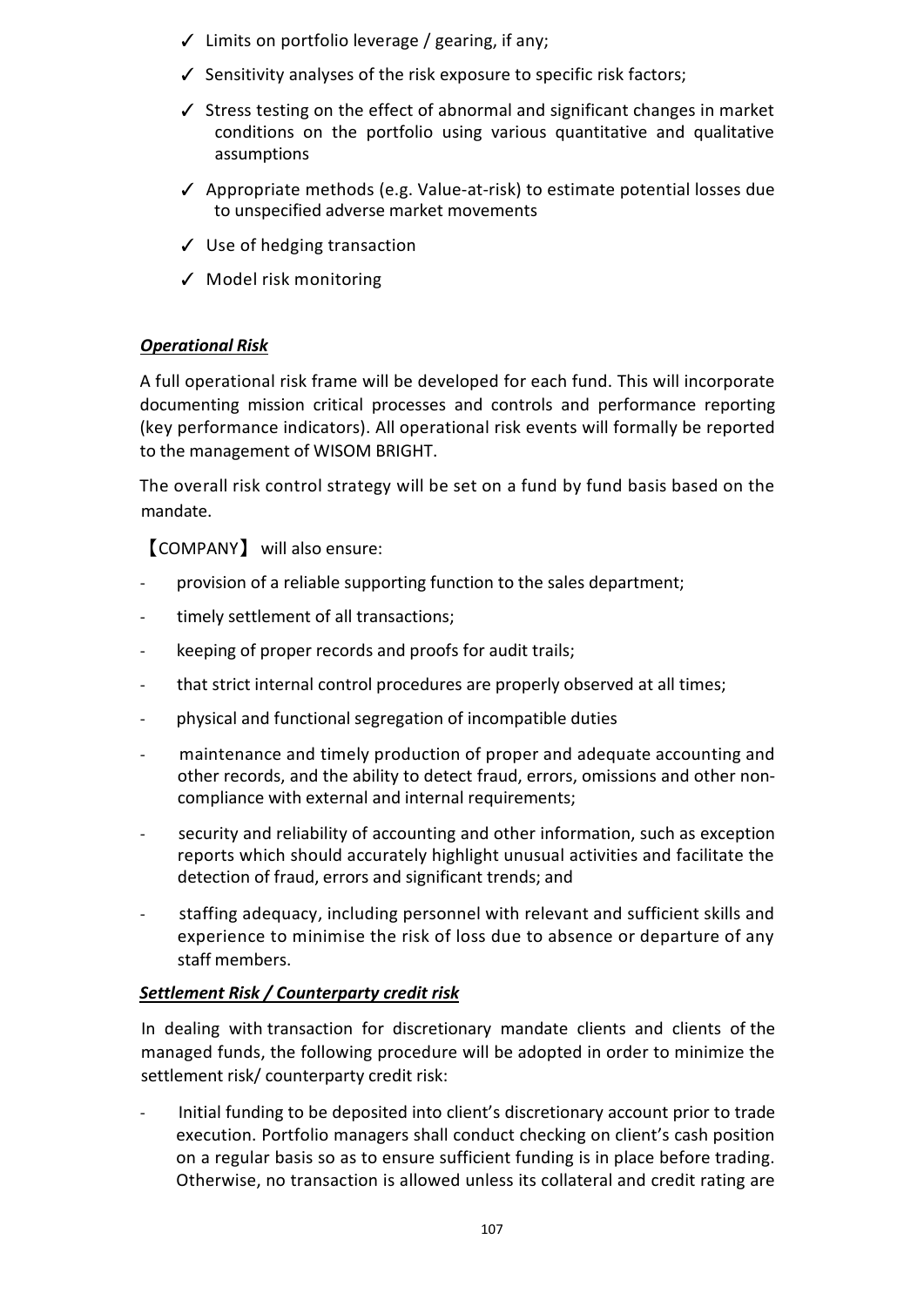justified and it has been approved by the Head of Operations and the director of WISOM BRIGHT;

- Subscription monies must be remitted to designated custodian bank for subscription to the fund. No allocation of shares from the custodian should client subscription monies fail to settle.

【COMPANY】 will also exercise due diligence in selecting the right counterparties for the funds. 【COMPANY】 will establish fair credit risk management system to evaluate credit risk for counterparties such as broker, agency and underlying securities. In the investment decision making process, the Company will strictly follow proper authorization procedure to manage credit risk.

【COMPANY】 will constantly evaluate and monitor the credit of counterparties to effectively minimize counterparty risk. 【COMPANY】 will regularly check, discuss and evaluate the counterparty risk.

## *Proprietary trading*

In relation to proprietary trading, the following policies are employed:

- Only authorized person can conduct proprietary trading;
- Trade limits and exposure limited are set;
- Proprietary trading should be conducted under proper supervision of senior management to ensure that it is within limit;
- If the proprietary trading limit is exceeded, trading shall not be allowed to continue;
- There should be property hedging strategy and regular stress testing to quantify the impact from changing market conditions.
- Senior management should regularly review the position of the proprietary trading to monitor (i) the profit and loss, (ii) exposure level, (iii) the value at risk, (iv) appropriate stress testing or sensitivity analyses, and (v) risk-adjusted performance evaluation.

#### *Responsibility of Senior Management*

Senior management of 【COMPANY】 should take an active role in the risk management process to monitor, evaluate and manages the principal risks assumed in conducting our business activities.

Senior management should determine the appropriate degree of independent